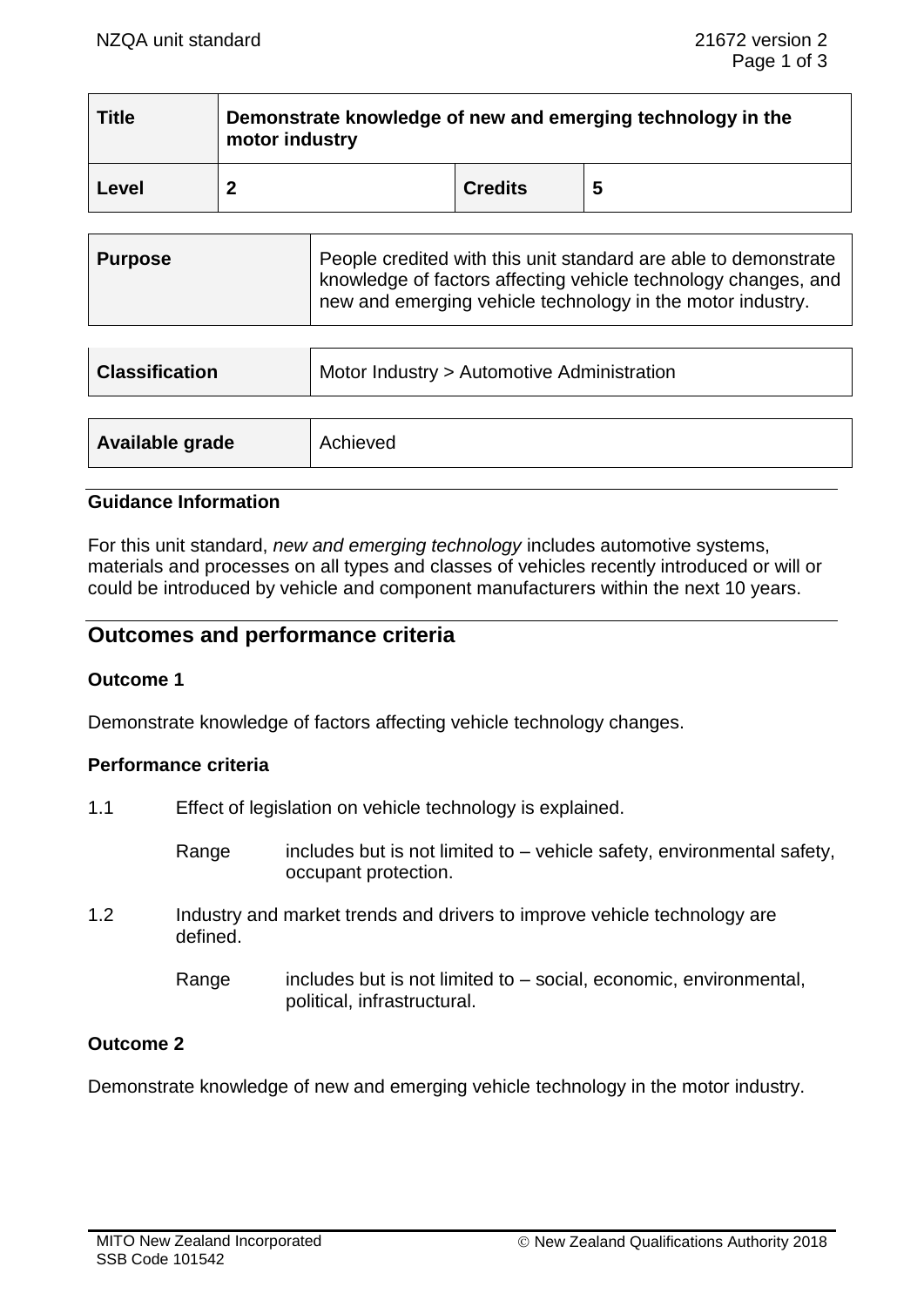# **Performance criteria**

- 2.1 Motive power of vehicles are described according to the vehicle manufacturer's specifications.
	- Range includes but is not limited to  $-$  petrol, diesel, bio-diesel, LPG, CNG, LNG, ethanol, methanol, hybrid, electric, hydrogen and fuel cells.
- 2.2 Vehicle body/construction technology is described according to the vehicle manufacturer's information.

Range  $\qquad$  includes but is not limited to – exterior and interior construction and design; steel alloy, aluminium alloy, composite materials, hard and soft trim.

2.3 Electronic and communication technology is described according to the vehicle manufacturer's specifications.

> Range includes but is not limited to  $-$  in-vehicle information systems, computer-controlled systems that affect vehicle performance and occupant safety.

- 2.4 Engine and drive train technology is described according to the vehicle manufacturer's specifications.
	- Range includes but is not limited to  $-$  engine, transmission and drive system design, fuel injection, total management systems; emissions (pollution and noise), efficiency, performance and driveability, reliability and durability, weight and size, reduction in manufacturing and servicing costs.
- 2.5 Suspension and braking technology is described according to the vehicle manufacturer's specifications.
	- Range includes but is not limited to electronically controlled ABS (antilock braking system) and suspension, ride stability, traction control.
- 2.6 Vehicle safety system technology is described according to the vehicle manufacturer's specifications.

Range includes but is not limited to  $-$  passive and active safety systems, body design, occupant protection cells, energy absorption, pedestrian safety.

- 2.7 Impacts of new technology on existing automotive workplaces are identified.
	- Range includes but is not limited to  $-$  staff, shop layout, tools and equipment, company procedures.